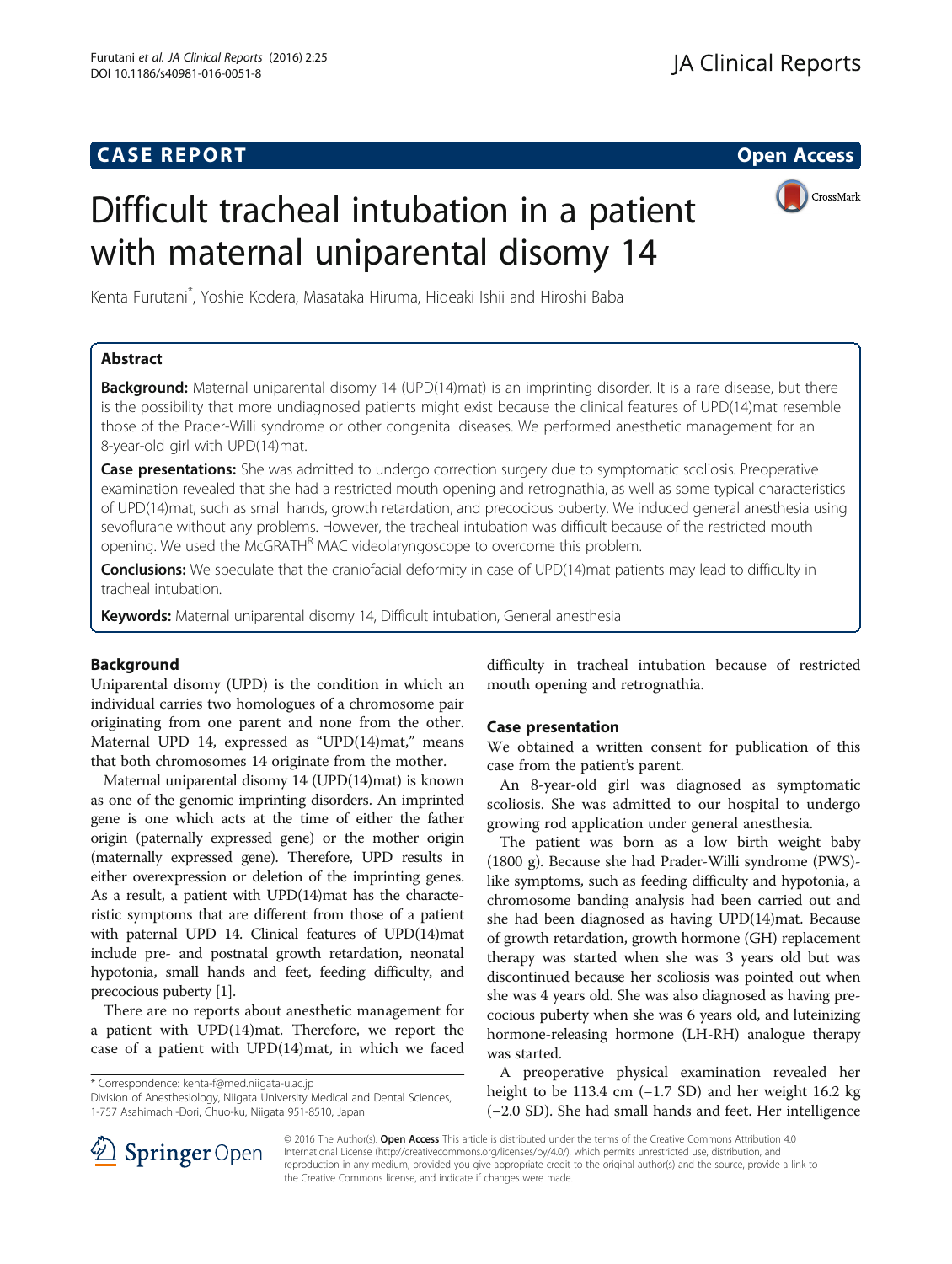was almost normal. Her Cobb angle was 79°. We evaluated that she had two problems with regard to airway management: first, she had a restricted mouth opening (11 mm) and retrognathia; and second, the pediatrician suggested the possibility of adenoidal or tonsillar hypertrophy due to the influence of GH replacement therapy.

We prepared LMA ProSeal (Teleflex, Inc., Wayne, PA, USA) and McGRATH MAC videolaryngoscope with a size 2 blade (Aircraft medical, Edinburgh, UK) for the suspected difficult airway. General anesthesia was induced by inhalation of 5 % sevoflurane with a mixture of 40 % oxygen and 60 % nitrous oxide. Mask ventilation was easy. After an intravenous line was secured and rocuronium 10 mg was administered, we tried tracheal intubation using Macintosh laryngoscope. However, we failed twice due to restricted mouth opening and retrognathia. Glottic view during laryngoscopy was classified as Cormack-Lahane Grade 3. Finally, McGRATH MAC videolaryngoscope with a size 2 blade enabled us to view the glottis and to intubate the trachea successfully. Thereafter, sevoflurane was stopped, and a continuous infusion of propofol and remifentanil was started to record motor- and somatosensory-evoked potentials. We faced no problems in the intraoperative management. After emergence from general anesthesia, extubation was performed smoothly. The operation time and the anesthesia time were 196 and 382 min, respectively. Postoperative analgesia was administered by intravenous patient-controlled analgesia with continuous infusion of fentanyl. As a result, she experienced little pain postoperatively. After the surgery, her scoliosis improved, her Cobb angle was 33°, and she was discharged on the tenth postoperative day.

The present case highlighted two clinical issues. This is the first case report of the anesthetic management of a patient with UPD(14)mat, and we faced difficulty in performing laryngoscopy due to the restricted mouth opening with retrognathia.

UPD(14)mat is known as a rare disease. However, there is the possibility that more undiagnosed patients might exist. It was reported that 5 of 78 patients who presented with PWS-like phenotype without PWS-specific genetic abnormality had UPD(14)mat or 14q32.2 epimutation [[2](#page-2-0)]. In addition, the features of UPD(14)mat resemble PWS or the other congenital diseases [[1\]](#page-2-0). Therefore, it is important that anesthesiologists recognize the problems that can occur during the anesthetic management of patients with UPD(14)mat.

UPD(14)mat is known as one of the genomic imprinting disorders. It was reported that the imprinted locus of UPD(14)mat was in 14q32.2 [\[3\]](#page-2-0). Imprinting disorders include PWS, Silver-Russell syndrome, Beckwith-Wiedemann syndrome, Angelman syndrome, and neonatal transient diabetes mellitus [\[4](#page-2-0)]. Because medical treatment for UPD(14)mat has not been established, symptomatic

treatments, for example, GH replacement therapy for short stature, and LH-RH analogue therapy for precocious puberty, are important.

Possible concern about the anesthetic management for a UPD(14)mat patient is airway management. We faced difficulty in performing laryngoscopy due to the restricted mouth opening with retrognathia in our patient. It has been reported that less than 40 % of patients with UPD(14)mat have scoliosis [[5\]](#page-2-0), and general anesthesia is necessary for the correction surgery. Although the association between UPD(14)mat and restricted mouth opening is unclear, craniofacial deformity (high arched palate, frontal bossing, short philtrum, mild blepharophimosis, high forehead) is found in patients with UPD(14)mat [[6](#page-2-0)]. We speculate that this craniofacial deformity might lead to difficulty in tracheal intubation. Although we could intubate her trachea with McGRATH MAC, fibreoptic tracheal intubation might be considered for a UPD(14)mat patient with restricted mouth opening. In addition, precocious puberty is a characteristic feature of UPD(14)mat and contributes to short stature without the treatment such as LH-RH analogue therapy. GH replacement therapy for the treatment of short stature might cause adenoidal or tonsillar hypertrophy. Therefore, a UPD(14)mat patient might have difficulty in both tracheal intubation and mask ventilation. The anesthesiologists should prepare for difficult airway when they would manage a UPD(14)mat patient.

We also should pay attention to the other features of UPD(14)mat, for example, joint hypermobility, psychomotor delay, or truncal obesity [\[5](#page-2-0)]. More than one third of patients has mild to moderate mental retardation, although intelligence is within normal range in the majority of them [[5\]](#page-2-0).

#### Conclusions

We described the anesthetic management for scoliosis surgery of a patient with UPD(14)mat, in which tracheal intubation was a problem because of the restricted mouth opening with retrognathia. Further reports should be accumulated to determine whether those clinical features of UPD(14)mat may be related to difficult tracheal intubation.

#### Acknowledgements

The authors would like to thank Editage for providing editorial assistance.

#### Funding

The authors declare that they have no external funding.

#### Authors' contributions

KF, YK, and MH were the attending anesthesiologists and drafted the manuscript. HI and HB helped to draft the manuscript. All authors read and approved the final manuscript.